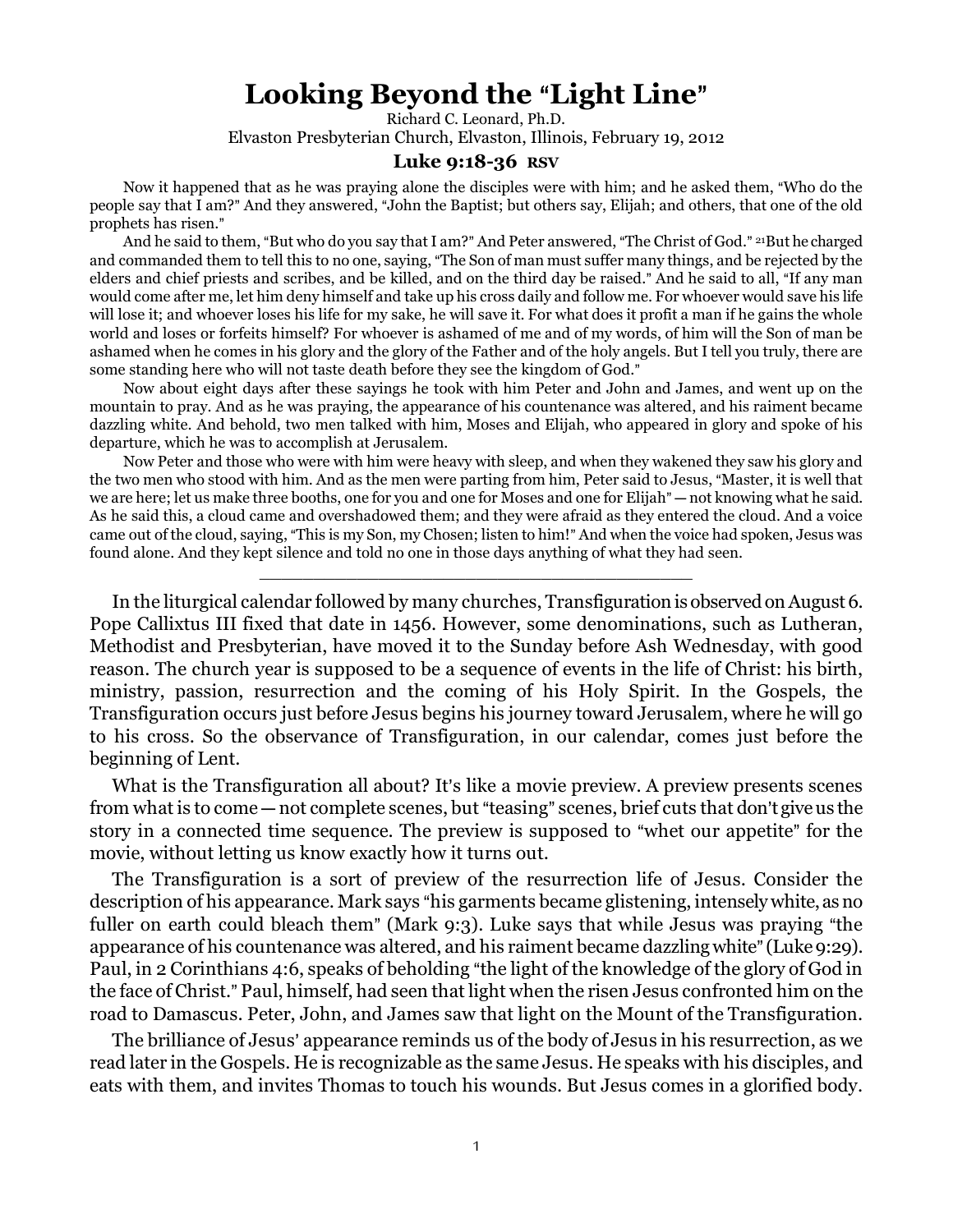When he first appears to Mary Magdalene at the tomb, she doesn't recognize him until he speaks. Jesus is able to appear to the apostles in a room with the doors closed. Later he ascends through the clouds as they watch him go. The Transfiguration seems to be a preview of Jesus as he comes in the body of his resurrection from the dead.

At the same time, the Transfiguration isn't just a preview. It's also a flashback to previous stages in God's dealings with his people. Two other mysterious figures appear "in glorious splendor," as Luke says, conversing with Jesus — the Old Testament leaders Moses and Elijah. Luke tells us they spoke with Jesus "of his departure, which he was to accomplish at Jerusalem" (Luke 9:31).

Moses and Elijah had left the earth centuries before  $-$  and it's interesting that Elijah had been taken up in a whirlwind, while Moses died on a mountain and his remains were never found and no grave was ever marked (Deuteronomy 34:5-6). Moses and Elijah seem to have passed out of our dimension into another realm. Yet here they are, speaking with Jesus as though time is the same for all of them. How can that be?

Albert Einstein showed that there is a relationship between time and the speed of light. The faster a person would travel up to the speed of light, the slower time would elapse for the traveler. If you could go to a nearby star at almost light-speed and return, you would find that people your same age when you left had grown much older while you were away. In earth-time your trip might have taken fifty years; to you it would seem like a much shorter time. (I think some of us might like to make that trip!)

The speed of light, and of electromagnetic waves like radio, is 186,000 miles per second. It takes eight minutes for light from the sun to reach us. The further away from us a galaxy is, the longer it takes its light to reach our telescopes. Some galaxies are moving away from us at speeds approaching the speed of light. There must be galaxies in our expanding universe that are moving away so fast that their light will never reach an earthly observer.

That's the situation within our four-dimensional universe of length, breadth, height and time. But physicists say that our universe could never have come into existence unless additional dimensions were operating upon it. Perhaps, in dimensions beyond our four, the speed of light doesn't matter and time has no meaning. Perhaps the Transfiguration is a window into reality above the "light line," as Kenneth Copeland calls it. In that window the disciples were given a glimpse of time to come and time past — both a "preview" and a "flashback" that partially revealed to them God's purpose in Jesus Christ. Jesus is manifested in his resurrection body, while at the same time he discusses with two pivotal figures from Old Testament history what will happen to him when he reaches Jerusalem. In his appearance on the earth, the Word of God took human form. But on the cross he will begin to take his departure, his return to the Father (as he explains in John's Gospel: "I go to the Father, and you will see me no more" (John 16:10).

Moses received the Law from the Lord, and the five Books of Moses tell of the creation of all this, and the origins of Israel as the people of God. Elijah stands for the fulfillment of God's plan; the Jews believed he was to appear before the Messiah (Mark 9:11-12). When Moses and Elijah both appear with Jesus, this event means that the entire Old Testament, from beginning to end, is summed up in Jesus  $\frac{1}{n}$  in his death on the cross and his return to the Father in glory (his "departure," as the Gospels say here). Recall what Jesus has just told his disciples, before he leads them up the Mount of Transfiguration: "The Son of man must suffer many things, and be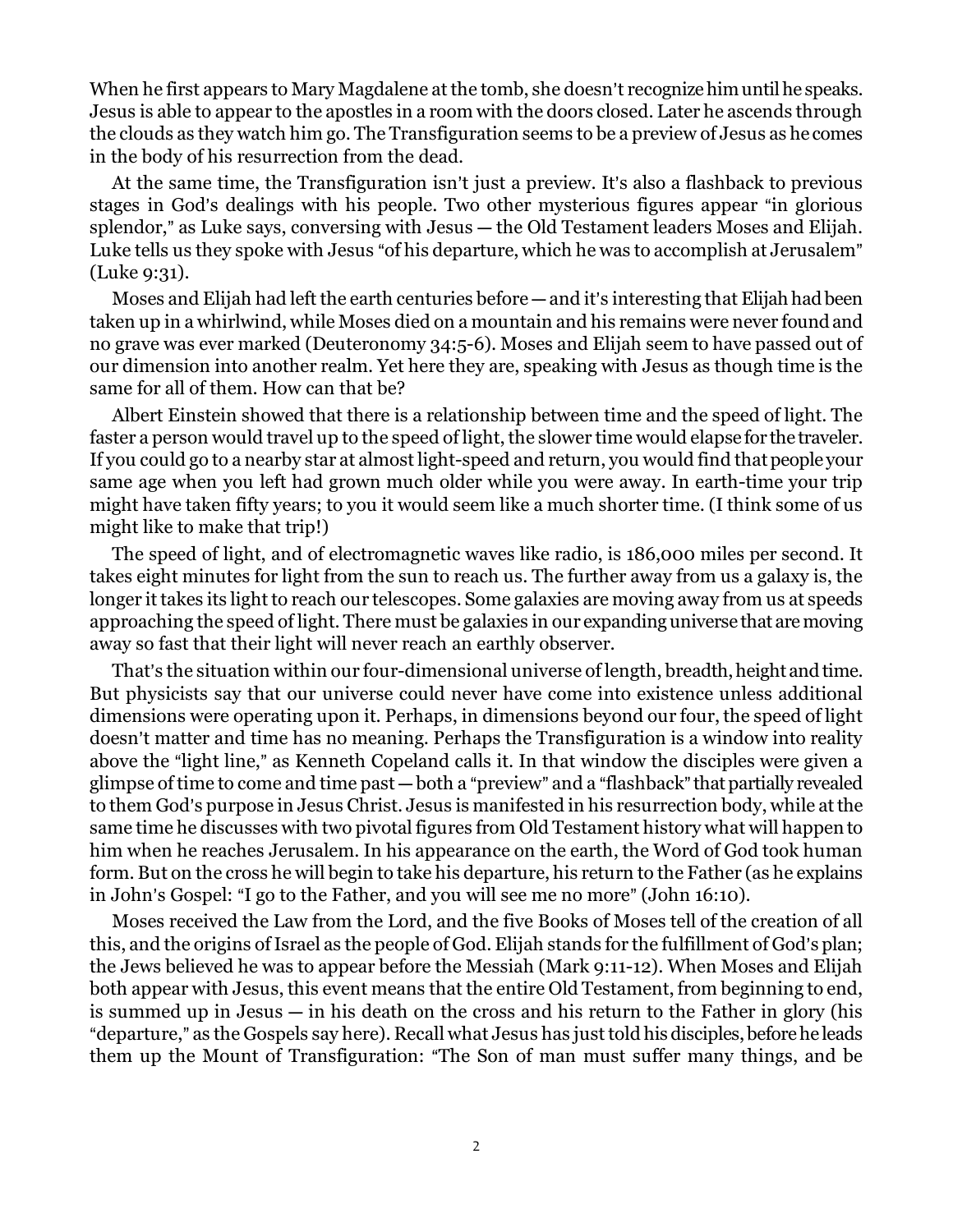rejected by the elders and chief priests and scribes, and be killed, and on the third day be raised" (Luke 9:22). The Transfiguration anticipates these things.

So the Transfiguration of Jesus is a window into dimensions beyond our four-dimensional space-time world, which it why it's so hard for us to grasp. To illustrate, let's suppose you and I are living in what we'll call Flatland, a two-dimensional world comparable to a drawing on a sheet of paper. We would have only length and width, but no height. But then suppose somebody lays a three-dimensional object, like a matchbox, on that sheet of paper. Living in Flatland, we can never see the height of the matchbox. All we can see is the outline of its base on our two-dimensional surface. Then suppose that matchbox is tilted so that its surfaces intersect our two-dimensional world at different angles. We wouldn't understand what was happening. The phenomenon would look like a "miracle" to us, because we couldn't fit its behavior into Flatland's two-dimensional perspective where there is no such thing as "tilt."

Living on a flat prairie we could never experience being on a mountain. Living among low hills, we would not experience being above the "timber line" of high mountains. Living in our "ordinary" four-dimensional world, we have trouble imagining what could be beyond those dimensions. Ordinarily we're not able to look beyond the "light line." In the Transfiguration, however, Peter, John, and James are taken to the mountaintop and given a glimpse of the realm the other side of the "light line," the realm of eternity. As one writer has said, "In Christian teachings, the Transfiguration is a pivotal moment, and the setting on the mountain is presented as the point where human nature meets God: the meeting place for the temporal and the eternal, with Jesus himself as the connecting point, acting as the bridge between heaven and earth."

If you and I had been present at the Transfiguration, how would we react to it? Would we know what to make of it? Would our response be any different from that of the disciples? Peter, for one, didn't know what to make of this awesome, glorious appearance of Christ, especially after Moses and Elijah showed up. Mark says he was frightened. And can we blame him? I would be scared, too. Peter was so shaken up, he didn't know what to say. He just blurted out the first thing that popped into his head: "Rabbi, it's a good thing *we re* here. We'll just put up three  $shelters - one for you, one for Moses and one for Elijah - so they can stick around for a while.$ 

Perhaps Peter wanted this experience to last till he could get his mind around it. He was focused on his own perspective: "It's a good thing *we re* here." (What a silly thing to say in the presence of Jesus, Moses, and Elijah!) What he sees doesn't fit into his four-dimensional universe. Maybe he wants the scene to last long enough for him to absorb it into his ordinary world. Perhaps he thinks that if he can put Moses and Elijah, and the transfigured Jesus, into little compartments  $-$  into three booths or cubicles  $-$  he'll be able to sort things out and eventually make everything "fit" into life as he already understands it.

Is this *our* reaction, also, faced with this window into eternity? Do we want to tame the Transfiguration of Christ, put on our spiritual dark glasses so the brilliance of the glory of Christ won't blind us? Put another way, do we want to flatten out our understanding of the faith, so that we lose all sense of its depth and mystery? Are we uncomfortable with the Christ whom Paul calls "the King of kings and Lord of lords, who alone has immortality and dwells in unapproachable light, whom no man has ever seen or can see" (1 Timothy 6:15-16)? Would we rather have a tame Christ who fits into the world as we understand and experience it, and never tries to open up for us a window looking beyond the "light line?"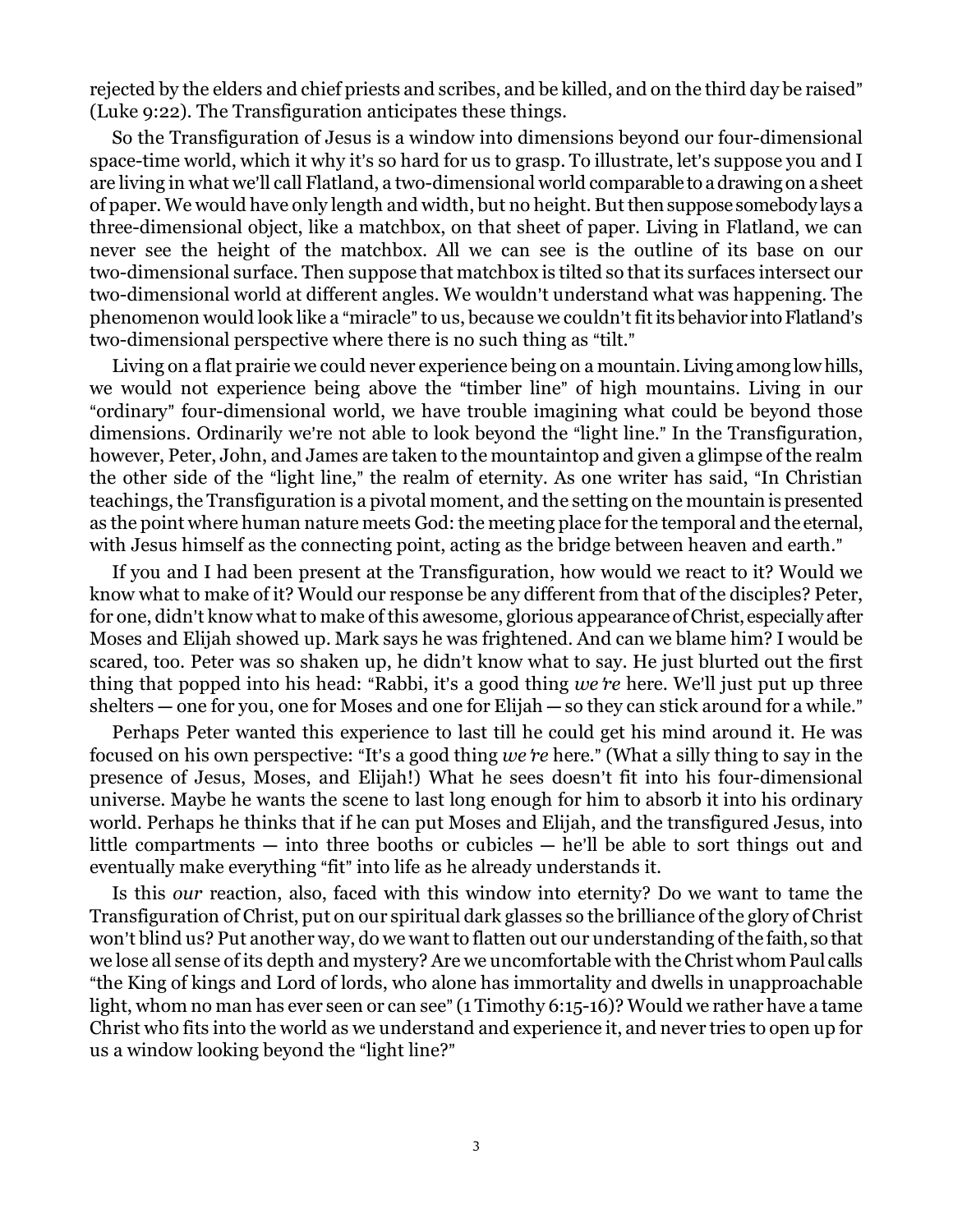I don't think we want that, and I don't think Peter really wanted it either. Later, looking back at the Transfiguration, he wrote these words in 2 Peter 1:17-18: "For when he received honor and glory from God the Father and the voice was borne to him by the Majestic Glory, 'This is my beloved Son, with whom I am well pleased,' we heard this voice borne from heaven, for we were with him on the holy mountain." Peter is referring to the words God spoke immediately after his own outburst, in a voice that came out of the cloud: "This is my Son, my Chosen; listen to him!" Peter did listen to Jesus and, though he had his moments of failure, in the end he became the fearless first preacher of the resurrection of Christ. Peter was transfigured, himself, and became in a sense "larger than life," so that, as the Book of Acts tells us, people carried their sick into the streets hoping that even Peter's *shadow* might fall on them, so they could be healed.

That's our destiny as well: to be given insight into those dimensional realms "beyond the light line," in order to become what Peter calls "partakers of the divine nature" (2 Peter 1:4). In Christ we're called to become "light in the Lord" (Ephesians  $5:8$ ). Beholding Christ, we're to "be like him, for we shall see him as he is" (1 John 3:2). Does that mean that sick people upon whom our shadow falls will be healed, as with Peter? It could mean that we become able to live above our circumstances — to live a blessed, prosperous life that benefits other people, because like Peter we've seen the Lord in his glory.

How can we begin to "look beyond the light line" into that realm that transcends our four-dimensional space? How can we come into that kind of life that is "larger than life?" Here are some suggestions.

First, think about it and reflect on it. Refuse to be satisfied with the humdrum routine that ties us down. Preoccupied with what we can see with the natural eye, or detect through common instruments restricted to the four dimensions, we fail to get beneath the surface. But consider that, through the Transfiguration of Christ, we've been given a window into eternity. We know that even if we can't detect them with the ordinary senses there are dimensions of reality extending beyond our everyday experience. God may be operating in our daily lives above the "light line," despite what we think we see happening around us. From that perspective, as the song says, "The things of earth will grow strangely dim in the light of His glory and grace." And, as the Letter to the Hebrews says of Moses, we can "endure as seeing him who is invisible" (Hebrews 11:27).

Second, do what the voice from the cloud tells the apostles. Listen to Jesus, the Son of God and Word of God. Get into the Bible, and let the Scriptures build the world in which you live. Let the Word of God lead as you press into what Paul describes as "the upward call of God in Christ Jesus" (Philippians 3:14). Kenneth Copeland tells of the time he shut himself in his garage for a week with nothing but the Bible; when he came out he looked at everything from a totally different perspective, through the eyes of faith. In effect, he lives in a different world since that experience. That can happen to you and me, too.

Third, reach "beyond the light line" through prayer. Prayer doesn't have to be wordy; Jesus taught us that only unbelievers think they will be "heard for their many words" (Matthew 6:7). Maybe prayer doesn't require words at all; perhaps it can be just falling into the "everlasting" arms" of God, for "in him we live and move and have our being" (Acts 17:28). Physicists remind us that what looks to us like solid matter is really mostly space; the distances between subatomic particles at that scale may be compared to the astronomical distances between bodies in our solar system or galaxy. What holds these remote particles together? Scripture tells us that Jesus Christ